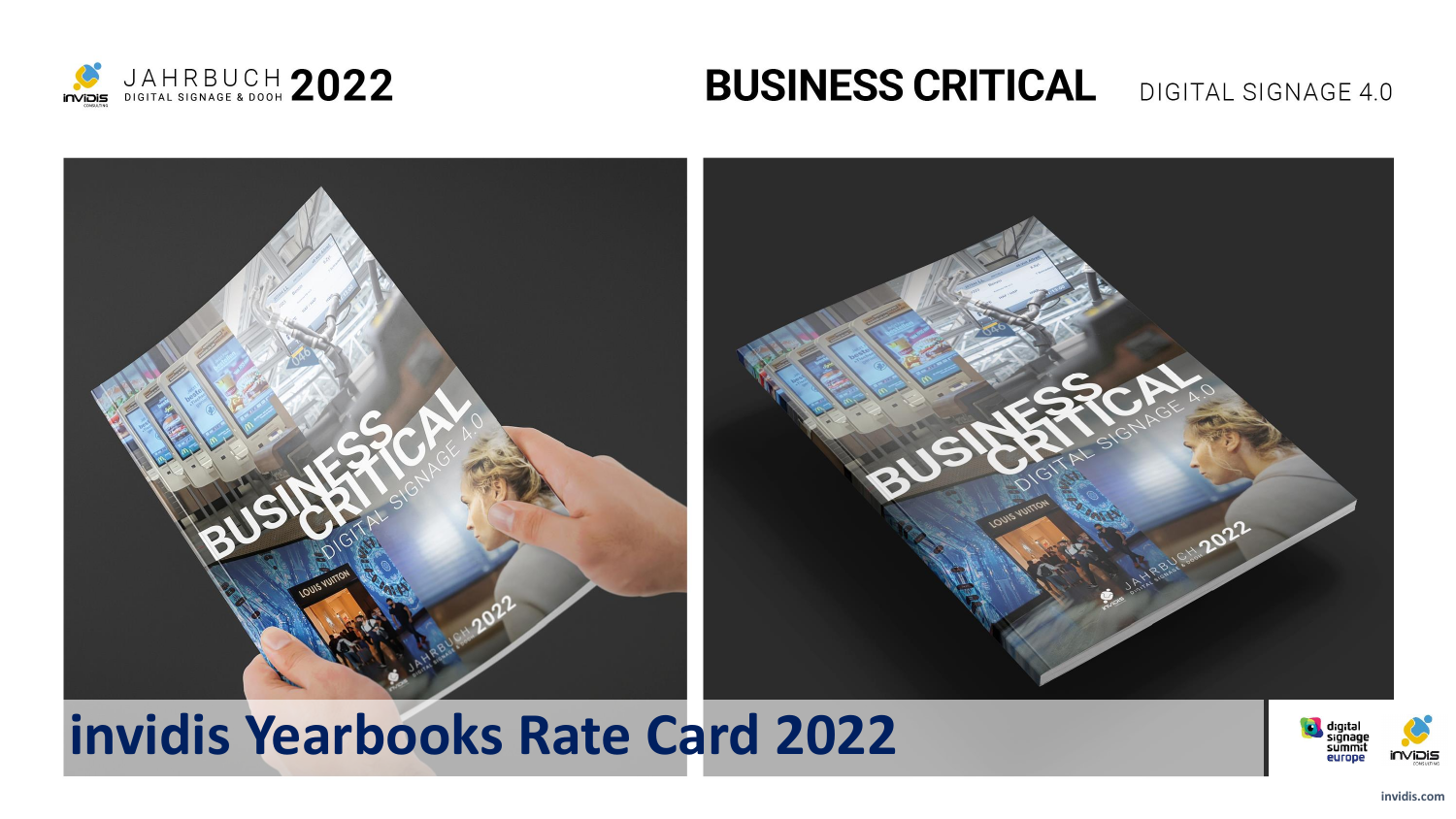- invidis publishes its annual yearbook since 2010 providing industry insights, analysis and rankings
- The best market analysis and data in a printed yearbook and free to download as PDF
- Hundreds of pages every year published in English and German
- 30.000 copies distributed annually as downloads, printed books at trade shows

#### **The 2022 edition**

- will be published July  $6<sup>th</sup>$  at the annual DSS Europe Conference in Munich / Germany
- **covering more European markets than ever**  DACH region and Nordics plus for the first time UK, France, Spain, Italy and BeNeLux
- For the first time featuring a **Middle East** report
- and in partnership with Sixteen:Nine the launch of our **North America rankings**



# **The Industry Bible - Reinvented**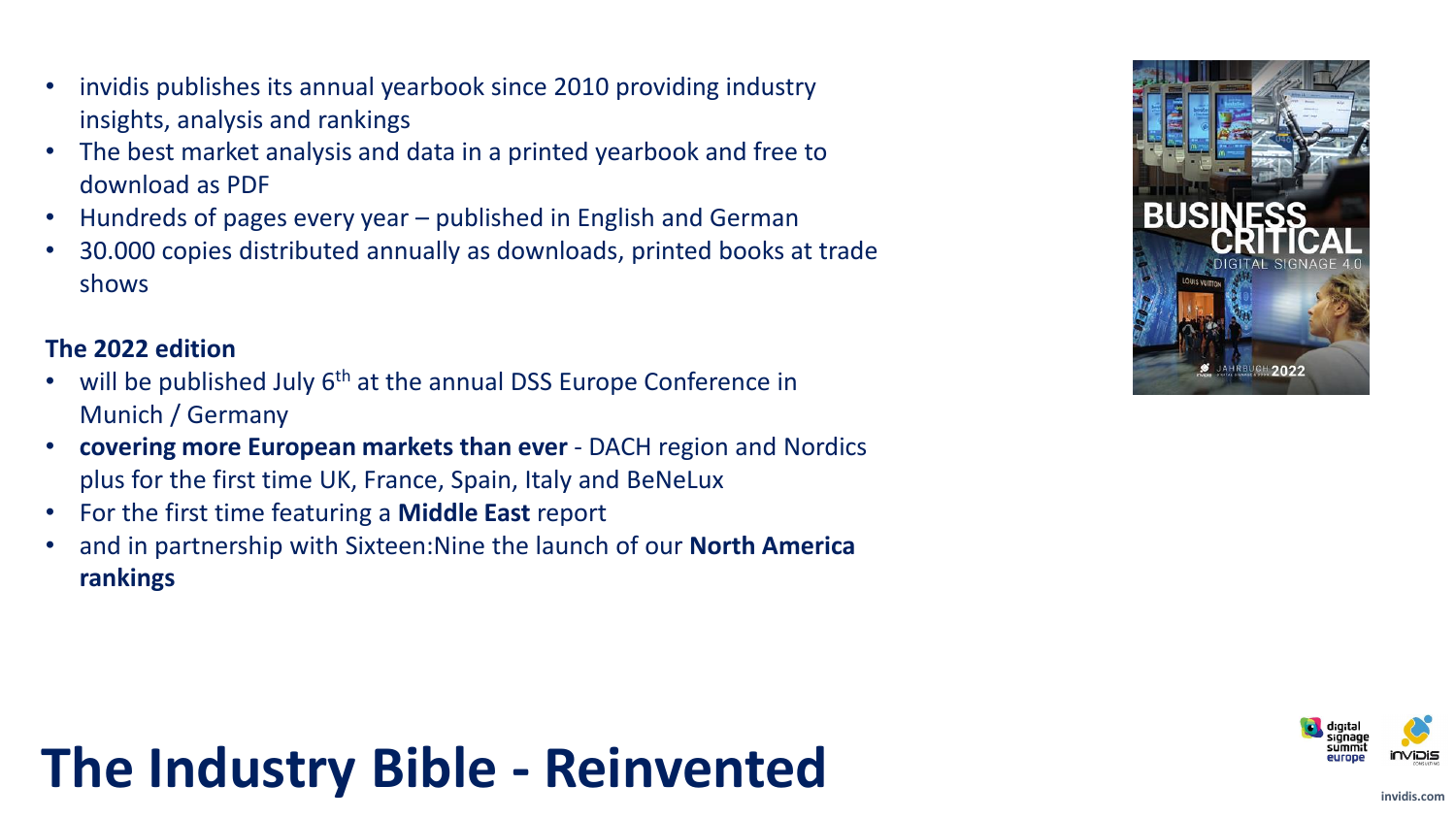#### **Digital Signage**

- **Main Topic:** Digital Signage 4.0 Business Critical
- **Shaping of the Future**: 8 Trends to look out
- **DS Market:** Markets, Players
- **Country Rankings**: Integrators
- **Technology:** Hardware (LED, Mediaplayer), Software
- **Use Cases:** E.g. Ikea, Expo 4.0

**Digital Signage 101**: For Brands/End Customers

#### **DooH**

- **Main DooH Topic:** Retail Media
- **DooH Rankings:** most iconic, largest dooh networks
- **Green City:** Sustainability Trends in DooH



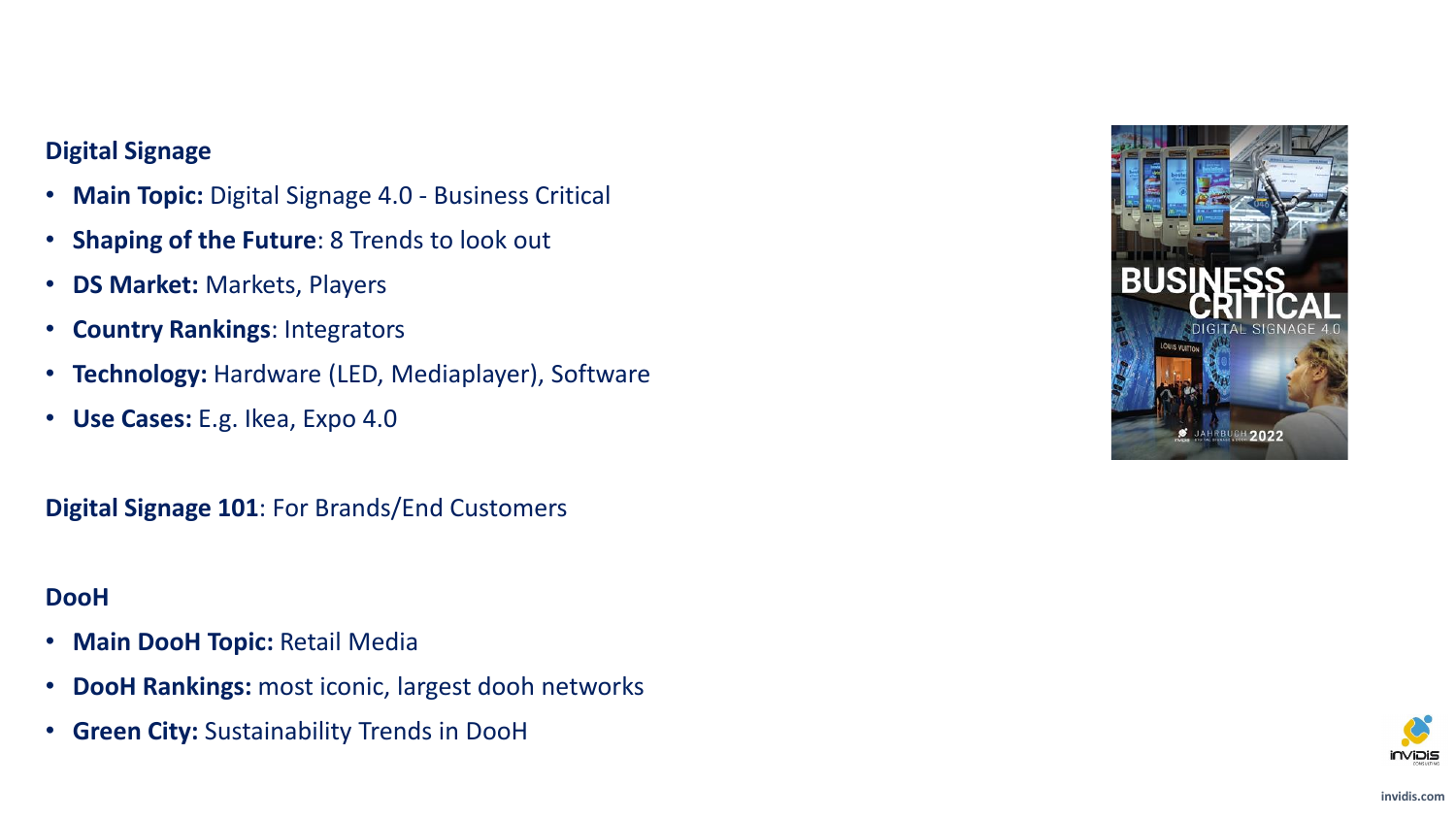#### **Packages Digital Signage Yearbooks German and English Edition**

| <b>Product</b>                                                                                             | Package Rate in EUR* | List Price in EUR* | Full Page $(1/1)$                                        |
|------------------------------------------------------------------------------------------------------------|----------------------|--------------------|----------------------------------------------------------|
| Advertisement, Envelop 2 (U2), Full Page, 4c in German and English Edition                                 | $4.780 -$            | $5.980 -$          |                                                          |
| Advertisement, Envelop 3 (U3), Full Page, 4c in German and English Edition                                 | $4.624 -$            | $5.780 -$          | 210 x 297 mm                                             |
| Advertisement, Envelop 4 (U4), Full Page, 4c in German and English Edition                                 | $5.104 -$            | $6.380 -$          | Half Page $(1/2)$                                        |
| Advertisement, Editorial Part, Full Page, 4c in German and English Edition                                 | $4.464 -$            | $5.580 -$          |                                                          |
| Advertisement, Editorial Part, Half Page, 4c in German and English Edition                                 | $2.704 -$            | $3.380 -$          |                                                          |
| Advertisement, Editorial Part, Full Page, 4c in German and English Edition +<br><b>Company Description</b> | $6.848 -$            | $8.560 -$          | 210 x 152 mm<br>103 x 297 m<br><b>Company Descriptio</b> |
| Advertisement, Editorial Part, Half Page, 4c in German and English Edition +<br><b>Company Description</b> | $5.088,-$            | $6.360 -$          |                                                          |
|                                                                                                            |                      |                    |                                                          |
| Company description, Full Page, 4c in German and English Edition                                           | $2.384 -$            | $2.980 -$          |                                                          |



\*All rates are net/net plus VAT

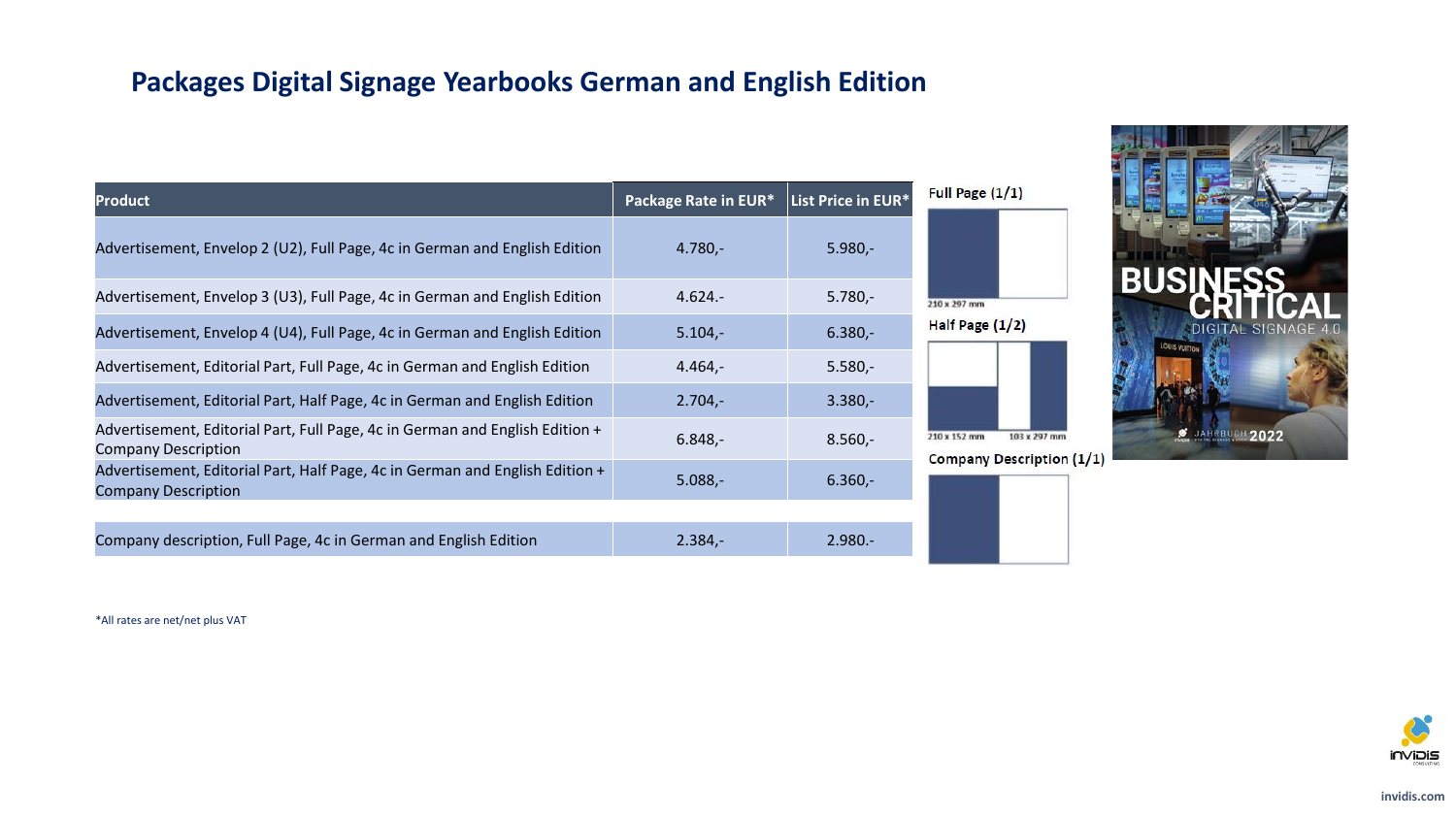### **Digital Signage Yearbook German or English Edition**

| <b>Product</b>                                        | Rate in EUR* |
|-------------------------------------------------------|--------------|
| Advertisement, Envelop 2 (U2), Full Page, 4c          | $2.990 -$    |
| Advertisement, Envelop 3 (U3), Full Page, 4c          | $2.890 -$    |
| Advertisement, Envelop 4 (U4), Full Page, 4c          | $3.190 -$    |
| Advertisement, Editorial Part, Full Page, 4c          | $2.790 -$    |
| Advertisement, Editorial Part, Half Page panorama, 4c | $1.690 -$    |
| Advertisement, Editorial Part, Half Page portrait, 4c | $1.690 -$    |

| <b>Product</b>                     | Rate in EUR* |
|------------------------------------|--------------|
| Company description, Full Page, 4c | $1.490 -$    |

\*All rates are net/net plus VAT

Full Page (1/1)







**Company Description (1/1)**